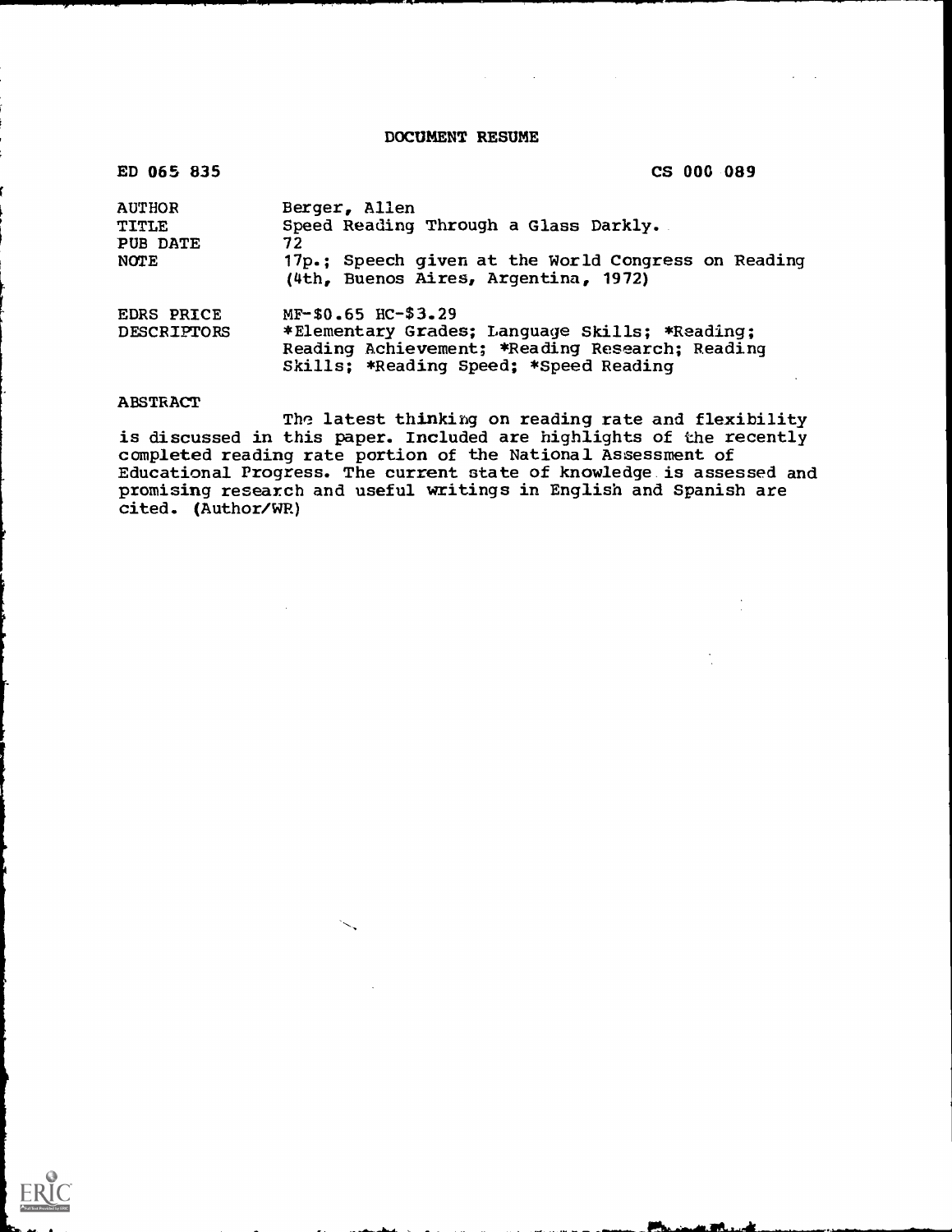Abstract

U.S. DEPARTMENT OF HEALTH, EDUCATION<br>DEFICE OF EDUCATION<br>THIS OCCUMENT HAS BEEN REPRODUCED<br>THIS OCCUMENT HAS BEEN REPRODUCED<br>EXACTLY AS RECEIVED FROM THE PERSON OR

**LO** 

ED 06583

ORGANIZATION ORIGINATING IT. POINTS OF VIEW OR OPINIONS STATED OO NOT NECES- SARILY REPRESENT OF CATION OF SAR<br>VIEW OR OPINIONS STATED OF NOT NECES- SARILY REPRESENT OF POLICY OF POLICY OF EDU- CATION POSITION OR POLICY

of

Speed Reading Through a Glass Darkly

IV World Congress on Reading

Buenos Aires, Argentina

1972

Reviews the latest thinking on reading rate and flexibility. Includes highlights of the recently completed reading rate portion of the National Assessment of Educational Progress. Assesses the current state of knowledge and cites promising research and useful writings in English and Spanish.

SPEED READING THROUGH A GLASS DARKLY

Allen Berger

TO ERIC AND ORGANIZATIONS OPERATING UNOER AGREEMENTS WITH THE U S OFFICE<br>OF EOUCATION FURTHER REPRODUCTION<br>OUTSIOE THE ERIC SYSTEM REQUIRES PER-<br>MISSION OF THE COPYRIGHT OWNER "

Allen Berger

%  $\mathcal{V}_0$  and  $\mathcal{V}_1$ 

V

''PERMISSION TO REPRODUCE THIS COPY .<br>RIGHTED MATERIAL HAS BEEN GRANTED

The University of Alberta

(Session III - C)

I stood near a bookcase a few feet away from the table at which Danny was sitting, and I watched him read. His elbows were on the table, and he held his head in the palms of his hands, the fingers covering his ears completely, his eyes staring down at the book. Occasionally, the fingers of his right hand would play with his earlock, and once they stroked the tufts of sand-colored hair on his chin for a few seconds, then went back to the side of his face. His mouth was slightly open, and I could not see his eyes; they were hidden by the lids. He seemed impatient each time he came to the foot of a page, and he flipped the page with a quick gesture of his right hand, wetting the forefinger with his tongue and turning the page by pushing upward with the finger against the lower right-hand corner, the was one does a page of Talmud -- except that with a Talmud the left forefinger usually pushes against the lower left-hand corner because it is read from right to left. He was reading with phenomenal speed. I could almost see him read. He would start at the head of a page, his head tilted slightly upward, and then his head would move downward in a straight line until he got to the foot of the page. Then it would tilt upward again and either move sideways to the right page or  $\alpha$  defined by  $\alpha$ remain fixed in its upward position until the page was turned, and then start downward again. He did not seem to be reading from side to side but up and down, and, watching him, I had the distinct impression that he was reading the middle of the page only and was somehow able to ignore, or absorb without actually reading, what was written on the sides.

> --from Chaim Potok's bestselling novel, The Chosen (pp. 143-144).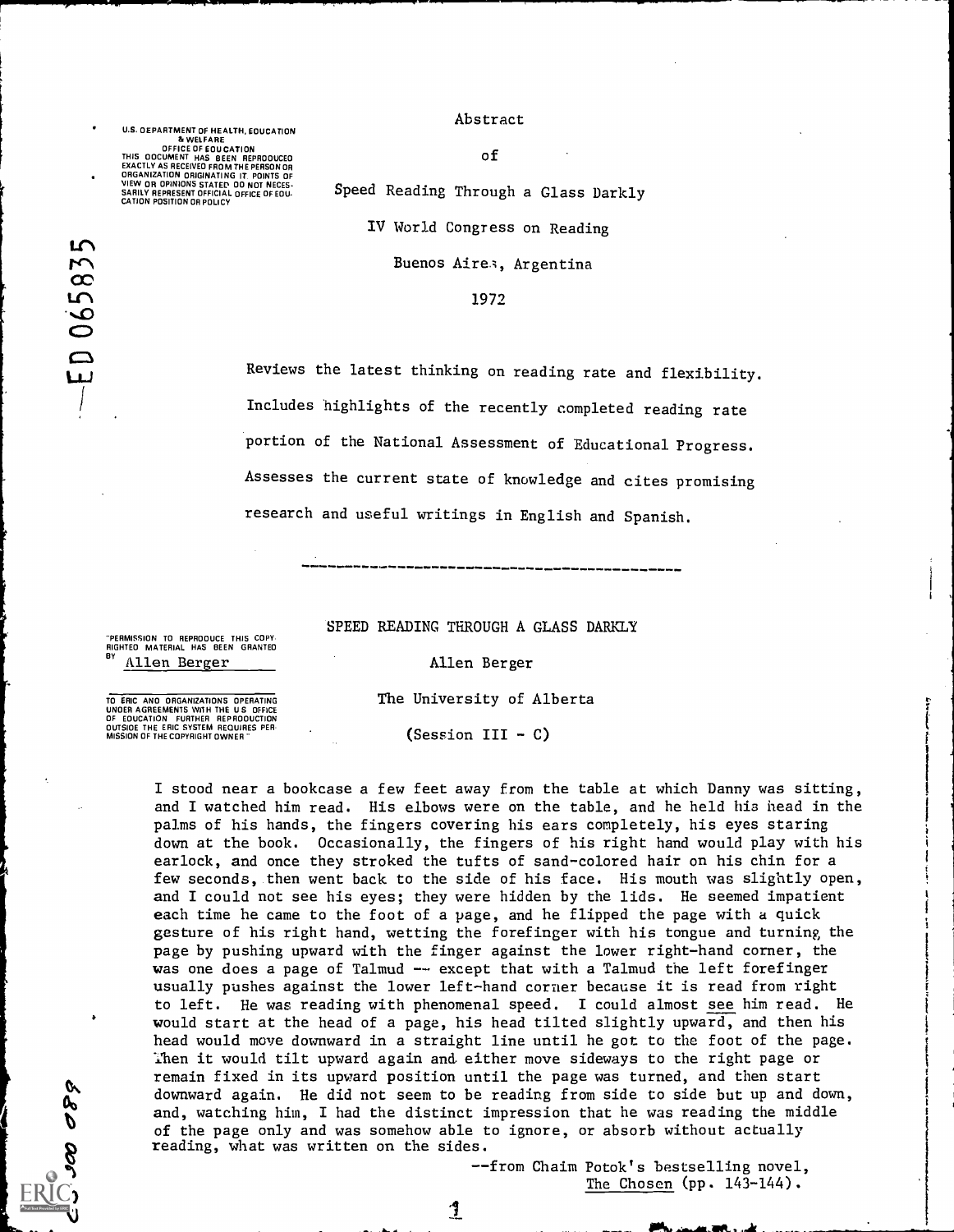The absorption of ideas by reading had become for him a curious phenomenon: his eye could grasp in one glance seven to eight lines, with their meaning being apprehended by his spirit with a speed similar to that of his eyes; frequently only one word of the sentence was enough for him to extract the "juice."

-- from Honore de Balzac's autobiographical novel, Louis Lambert (p. 30)

The latest attempt to separate fact from fiction in the areas of reading rate and flexibility took place at a session entitled "Speed Reading or Efficient Reading? Directions for the Future" at the National Reading Conference's meeting last December in Tampa. Exchanging views were Ronald P. Carver of the American Institutes for Research, Peter Kump of Evelyn Wood Reading Dynamics, Vearl G. McBride of Culver-Stockton College (Missouri), Florence C. Schale of Northwestern University, and George D. Spache. The session was organized and chaired by Phil Nacke of Jersey City State College.

Carver (5) criticized tests used to measure the comprehension of rapid readers. To illustrate his point, he performed a little study involving the instruments used in the only doctoral dissertation (13) of graduates of the Evelyn Wood Reading Dynamics Program. Completed in 1965, the dissertation found no significant difference in the comprehension of a group of 25 "normal" readers and a group of 25 graduates of the Evelyn Wood program, even though the latter group read at  $1,300$  words a minute  $-$  three times faster then the control group  $$ on the post-test. The measurements were based on lengthy passages in a work of fiction and a work of non-fiction: John Steinbeck's The Pearl and Principles of Sociology by Ronald Freedman et al.

 $\mathcal{Z}$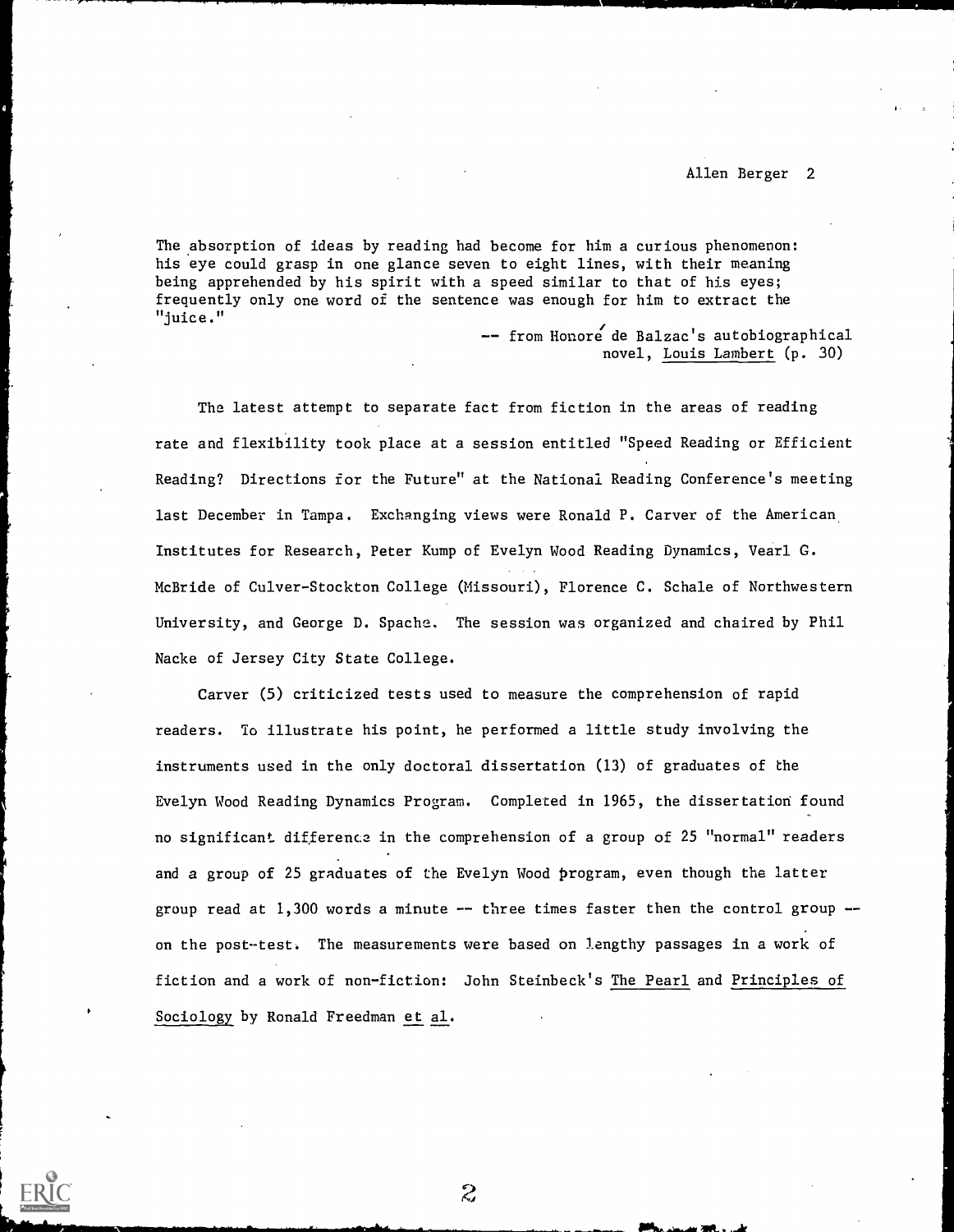In his criticism, Carver compared the results obtained by the two groups with a third newly-formed group which he called clairvoyant readers, to whom he gave these directions:

> You are here today to learn a new technique in reading. This technique is called "clairvoyant reading." There are two problems asociated with reading as it is done by most mature readers in this the 20th century. One problem is the sheer time involved in reading, and no one ever seems to have enough time. The other problem is the physical one of acquiring the information that you desire to read. That is, one often desires information that exists in a library, such as the Library of Congress, but it takes an extraordinary amount of time to go to the library to acquire the book or the particular information that one needs.

Speed reading courses claim to have solved, for the most part, the time problem involved in reading since they claim that they can teach most anyone to at least triple his reading rate with no decrease in comprehension. However, the problem remains that speed reading seems to require that you have the pages of a book in front of your eyes before you can actually read it. Today I am going to attempt to demonstrate that people can learn to speed read a book that still remains in the library, and the reading will not be skimming. Furthermore, I expect that you can learn to read this way with little loss in comprehension.

Now, imagine yourself in the Library of Congress. You have been given the book entitled The Pearl by John Steinbeck. Imagine yourself turning to the center of the book. When I say "start", imagine yourself turning  $\hspace{1cm}$ the pages of the book as fast as you can, reading each page at a single glance. Ready, start.

"At the end of three seconds, the subjects were told to stop and open their ayes. Then, a comprehension test on what they had speed read clairvoyantly was administered. The test questions ware exactly the same ones that Liddle used in hi3 research."

Carver continued:

Since you probably have never read clairvoyantly before, and with such speed, I will give you some brief advice about taking the test. You may think that you learned very little while you were reading this time. However, I feel quite sure that you learned something so I hope that you will not simply guess at every answer, and spend a small amount of time trying to reason out your best answer. What you learned clairvoyantly on this first practice reading may be mostly subconscious. Thus, you should give your subconscious the opportunity to guide your answers.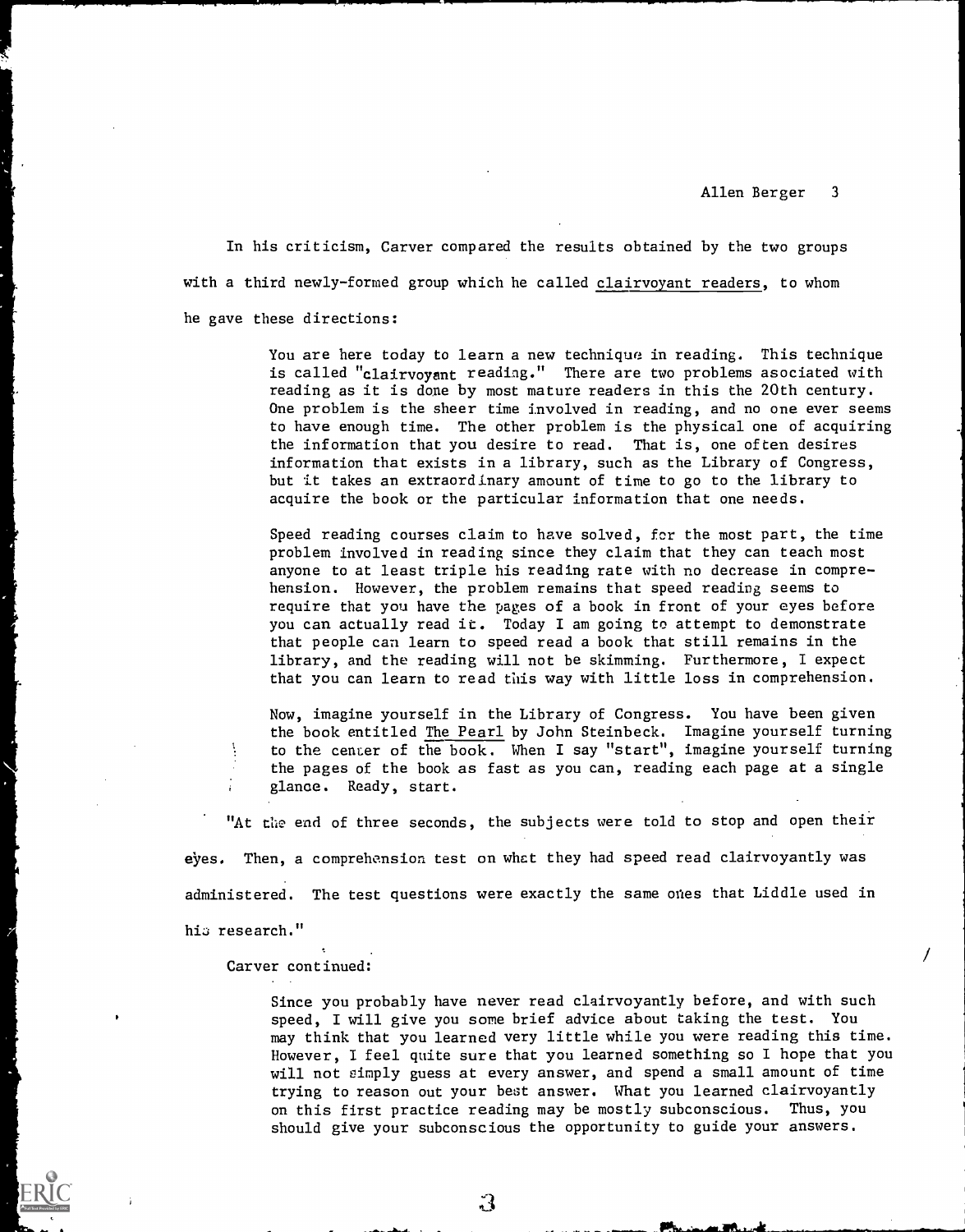The only way you can do this is by studying each question carefully and then "let your subconscious be your guide." You may be surprised how many answers you can get correctly this way. I will grade your test tonight and tell you how well you did tomorrow.

He gave similar directions to the reading of Principles of Sociology.

The comprehension scores for the three groups are indicated below:

| Groups              | Comprehension on<br>The Pearl | Comprehension on<br>Principles of Sociology |
|---------------------|-------------------------------|---------------------------------------------|
| Normal Readers      | $\sim$<br>82%                 | 72%                                         |
| Speed Readers       | 68%                           | 68%                                         |
| Clairvoyant Readers | 51%                           | 57%                                         |

Carver discusses these and other matters in Psychology Today (e.g., "Speed Readers Don't Read; They Skim," in Vol. 6, No. 3, August 1972, pp. 22-30).

Carver comments:

Looking at the results...it can be seen that as poor as both tests are, the test on the fiction material is much better than the one on the nonfiction. Notice that the difference between the percent comprehension for the normal readers and the clairvoyant readers is 31 percentage points on The Pearl while tbe difference on Sociology is only 15 percentage points. Another way of looking at the differences between the two tests is to look at the percent gain in scores due to reading on the two tests. On the test questions for the fiction material, the Normal Readers answered correctly 61% more questions than the Clairvoyant Readers. On the nonfiction material, the Normal Readers answered only 27% more questions than the Clairvoyant Readers. Thus, it should not be too surprising that Liddle (12) did not find a "statistically" significant decrement for the speed readers on Sociology when he was using a "yardstick" that was so crude that it could hardly measure a difference between people who had read the chapter, normally, and people who had not read the chapter at all.

Kump (12) agrees that research is needed to increase the precision of measuring instruments: "We need to explore new methods of testing and measuring to measure and test the new things that are happening in these days when we are doing things which have exceeded physiological limits." He also cites the need for further research on "visual" reading and on the maintenance of skills that have been developed through reading improvement programs. Kump uses the term

 $\mathbf 4$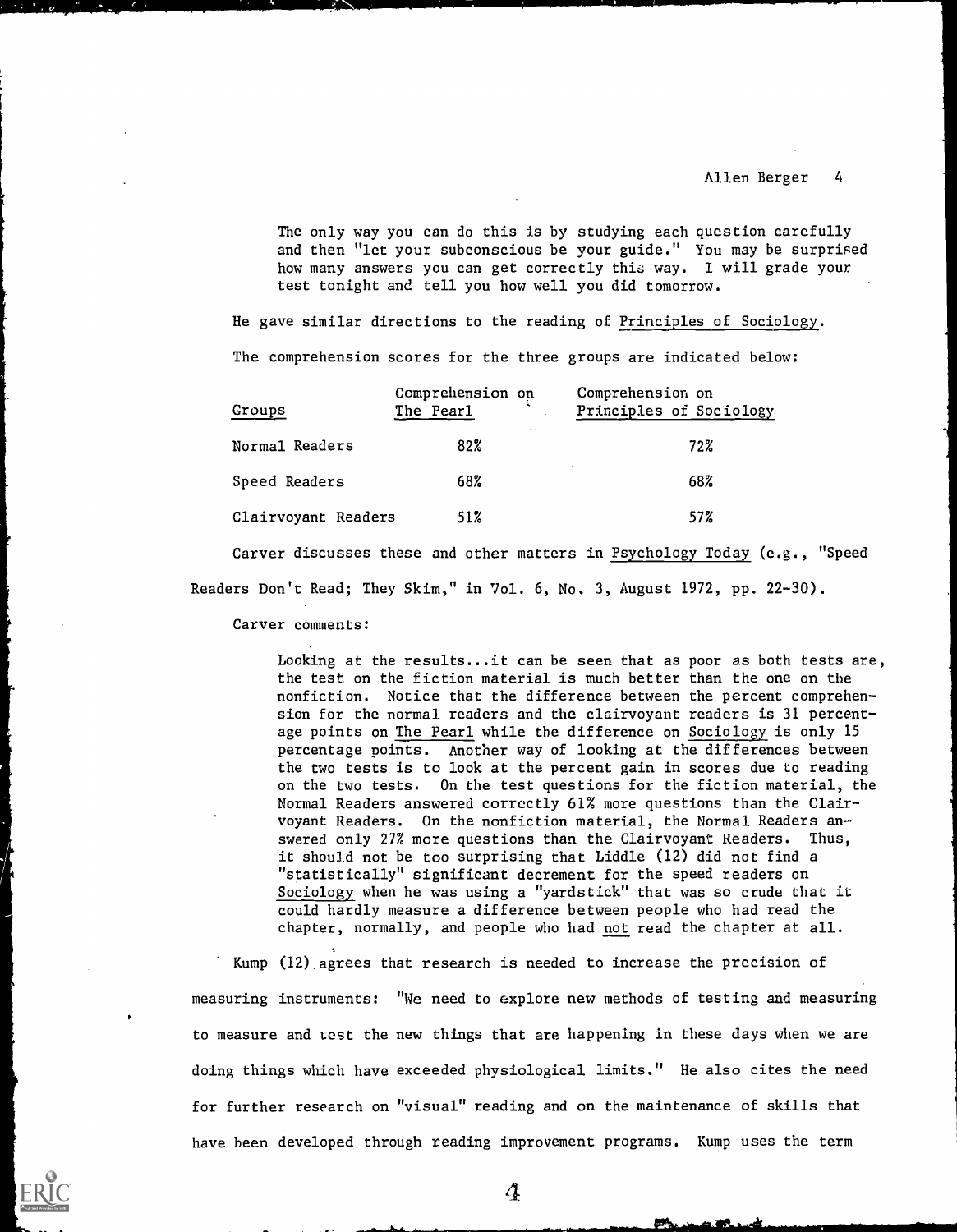"speeded reading" to refer to reading rates of up to "several thousand words per minute."

McBride (16) said that he had taught high school students to read "in French and Spanish at speeds up to 35,000 words a minute." One student was able to read English at 50,000 words a minute. All 19 students could read "at 5,000 or more words a minute in all three languages. All scored 65 percent or better on teacher-perpared tests over different materials written in the three languages." Nine of the students had no prior training in French or Spanish. He reported comparable results with "other classes of a similar nature in junior high, but there was a much greater variance in the comprehension scores." The students read "from 90,000 words a minute in Spanish with 30 percent comprehension to 2,500 words per minute with 85 percent comprehension; and the scores in French were much the same except that the speeds were a little lower."

-McBride told of extraordinary successes with exceptionally young people, including a girl who had her fifth birthday "two days before she entered a rapid reading class...." By the time she was five years, six weeks old, she "could read  $6,000$  words a minute on a second grade level...." In a group of  $18$ second grade children, "the reading scores from second grade books ranged from 2,248 words a minute with 100 percent comprehension, to 34,788 words per minute with 90 percent comprehension." He said the lowest comprehension score in this particular group was 19,000 words at 40 percent comprehension.

In explaining his technique, McBride indicated that there are many ways to read:

> In a current reading class a fourth grade teacher reads across both pages in one sweep -- from right to left. A few seats from her is a school principal, who aiso teaches kindergarten. She reads the opposite direction, from left to right, but sweeps across both pages without moving her eyes down and up, or up and down. Another member of the class reads up the left hand page and down the right. All read with understanding, the kind we call "book report comprehension."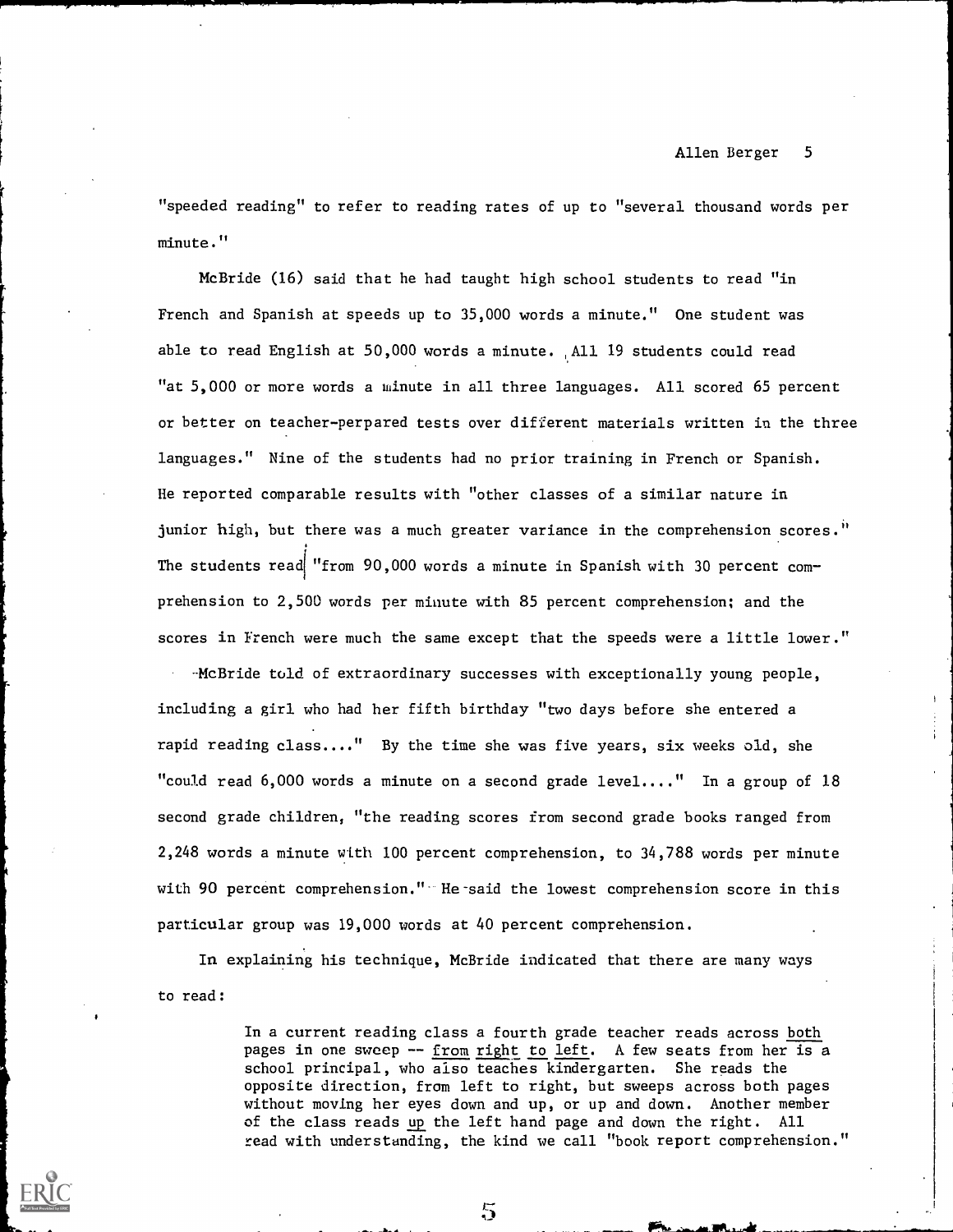McBride also claims that there are many ways to hold a bonk. In a telephone conversation seven years ago, he explained that many rapid readers read with the upper left hand corner of the book pointing toward their stomach. About a year afterwards, in a question-answer period following a presentation at an IRA Convention, McBride demonstrated how one of his most able students read at an astronomical rate by holding a book over his head. There was some discussion as to how fast a person could turn the pages of a book.

Many of McBride's claims were questioned by David Wark of the University of Minnesota when both appeared on a nationwide television program aired by the National Broadcasting Company (June 1971).

Schale (24) described a rapid reading series that she prepared for Columbia Broadcasting System, which she indicates was telecast in Chicago in Fall, 1970, and in Los Angeles, New York, Philadelphia, St. Louis and again in Chicago in the Summer, 1971. The purpose of the series was "to motivate and instruct a general ... audience in reading and skimming nonfictional materials of grades 5-9 reading level equivalencies at rates up to 1,000 words per minute with good comprehension." Schale claims "three technological firsts ... both for the fields of television and reading." These include the following:

- (1) circular tachistoscopic spans (increasingly larger spans of words were flashed on the television screens at rates up to  $1/50$  second);
- (2) paragraph timed exposure-(projecting whole paragraphs, instend .of line by line exposure, gradually decreasing the number of seconds each paragraph was exposed);
- (3) stretch-reading techniques (accelerating the rates of reading during an article and then dropping back to a less frenetic pace for comfort and stabilization).

The television series also featured guests including Donald L. Cleland, past president, International Reading Asso-iation, and a number of other specialists outside the field of reading education. Schale comments upon the audience reaction

 $f$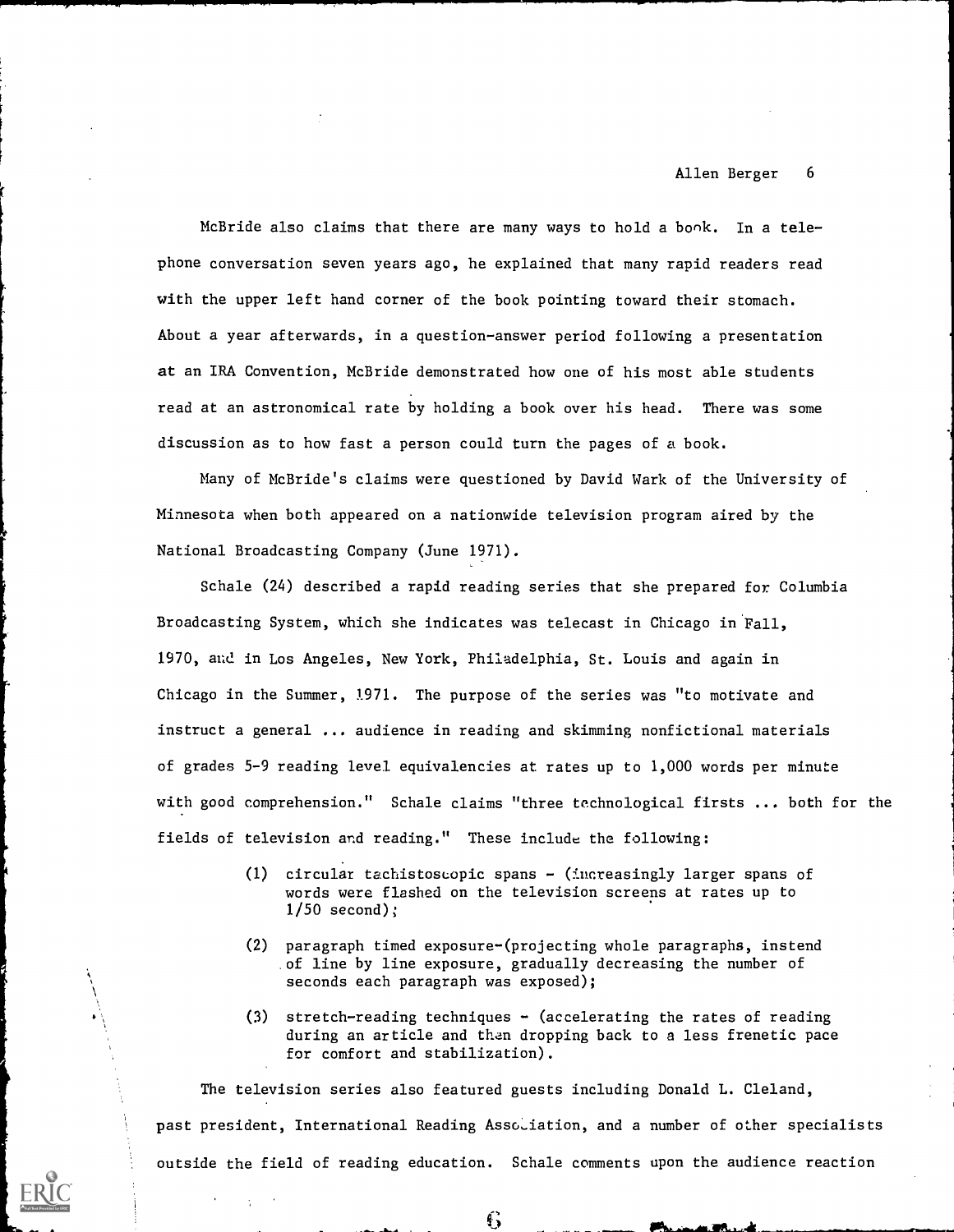to the series, noting that "the change to reading paragraphs at flexible rates received the most favorable comment."

In an earlier paper, Schale described three rapid reader (26) and, more recently, she reported a "preliminary study" to investigate "the page-at-a-glance reading phenomenon in two gifted rapid readers who used only monocular vision...." (25) One was a 15-year-old girl from the Philippines, the other a 12-year-old from the United States. The student from the Philippines, Schale notes, scanned "The Devil and Daniel Webster," a  $6,000$  word "eighth grade article, in  $4.45$  seconds -at a rate of 80,000 wpm. Not only could she perceive all the words on the seven by nine inches of print on each page, but ... she absorbed both of the double columns per page simultaneously, averaging one fixation per page." She attained 100 percent on the ten comprehension questions. The student from the U.S. scanned "It's Not Too Late to Read," a 4,204 word "fourteenth-grade article, in 4.6 seconds. She therefore attained a rate of 54,825 wpm with 90 percent comprehension on the ten questions.... She, too; grasped both columns of a page in one vertical fixation, focussing her right eye near the center of the page." Schale reports that eye movements were recorded by equipment from the Department of Otolaryngology at the Illinois Eye and Ear Infirmary.

Nacke (17), in his introductory remarks, cited problems relating to "definitions" and "measurement." He suggested language redundancy\* as an area of research which may yield promising results, elaborating on this suggestion elsewhere. (2) His review of research on reading flexibility appears in a paper (18) presented the



<sup>\*</sup> Language redundancy is "the difference between the theoretical capacity of auy code and the average amount of information conveyed.... Redundancy is not synonymous with repetition...." (H.A. Gleason Jr., An Introduction to Descriptive Linguistics. New York: Holt, Rinehart and Winston, 1961, p. 379.) English and Spanish have high redundancy levels.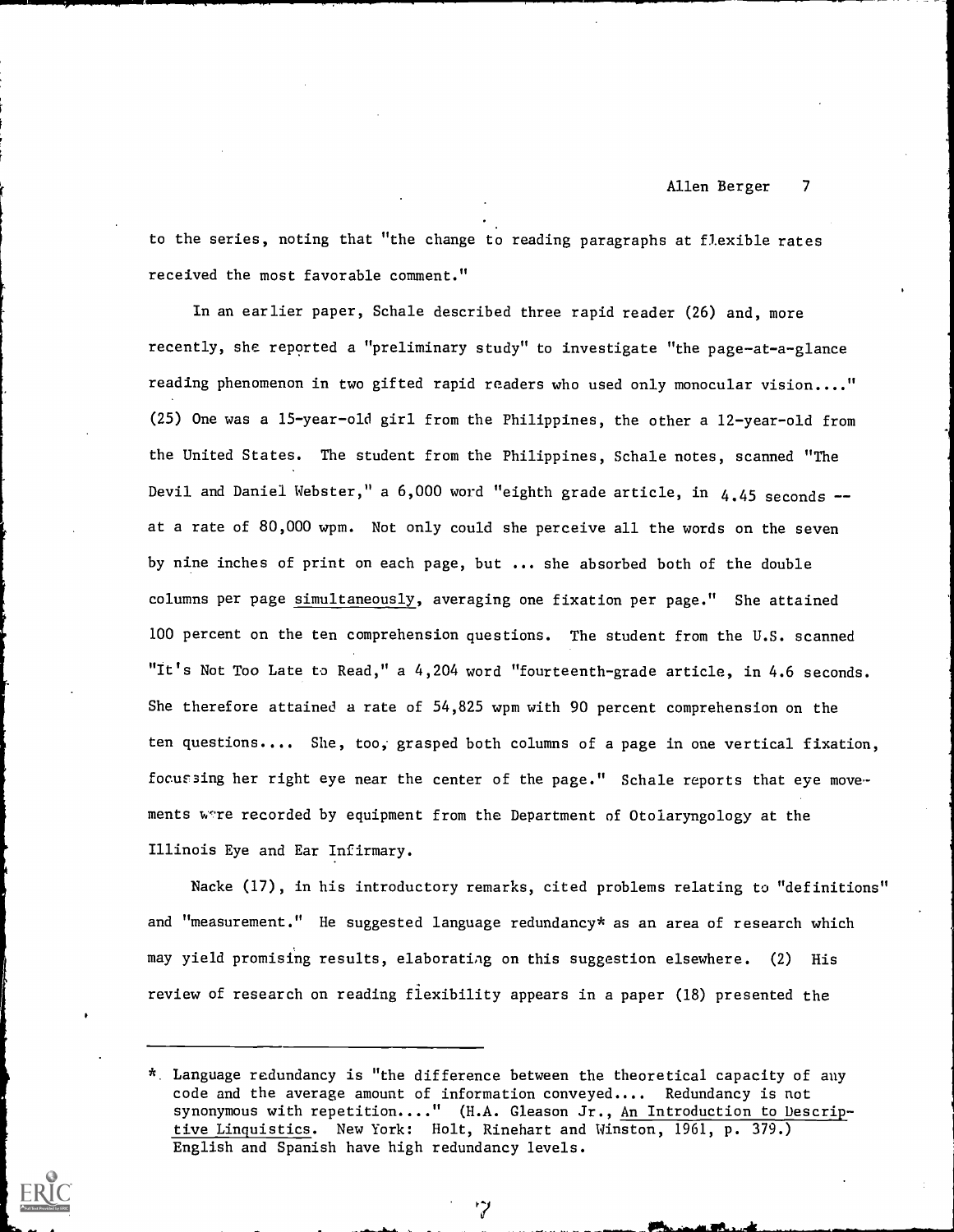perceding year at the National Reading Conference.

Spache, in his summary comments, criticized "exotic interpretations of the act of reading."

> Reading is dealing with language. Each language has a typical structure in which words are used with certain functions. In each language, the word functions have become stabilized in positions with respect to each other. For example, in English, adjectives precede the noun they describe, while in Spanish, and often in French, adjectives tend to follow the noun. Similarly, sentences are arranged in planned order in paragraphs. To speak of dealing with these structures in any other than the normal is nonsense. It would be like claiming to comprehend the music on a tape played in reverse, or listening to a conversation in jumbled order.

### Other Studies

Promising research on reading flexibility is being directed by Earl F. Rankin at the University of Kentucky. His most recent work deals with intraarticle reading flexibility. (22)

Other promising work in the area of rate and flexibility is that of Martha Maxwell at the University of California, Berkeley. Last March, she presented a model incorporating extrinsic and intrinsic factors underlying skimming (14). Another interesting reading model, incidentally, was recently presented by Edmund Zazzera (32). In April, Maxwell proposed a three-step procedure to describe and analyze the cognitive aspects of "skimming or high speed reading." (15). Called skapa (which she indicates is from a Swedish word which means to create), the three steps involve the following. The reader:

- (1) selects and reports word clues from a passage;
- (2) categorizes these clues -- labeling or titling them;
- (3) summarizes the main idea of the passage based on the clues and labels.

She describes each step in detail and suggests the potential value of skapa in investigating reading and thinking processes.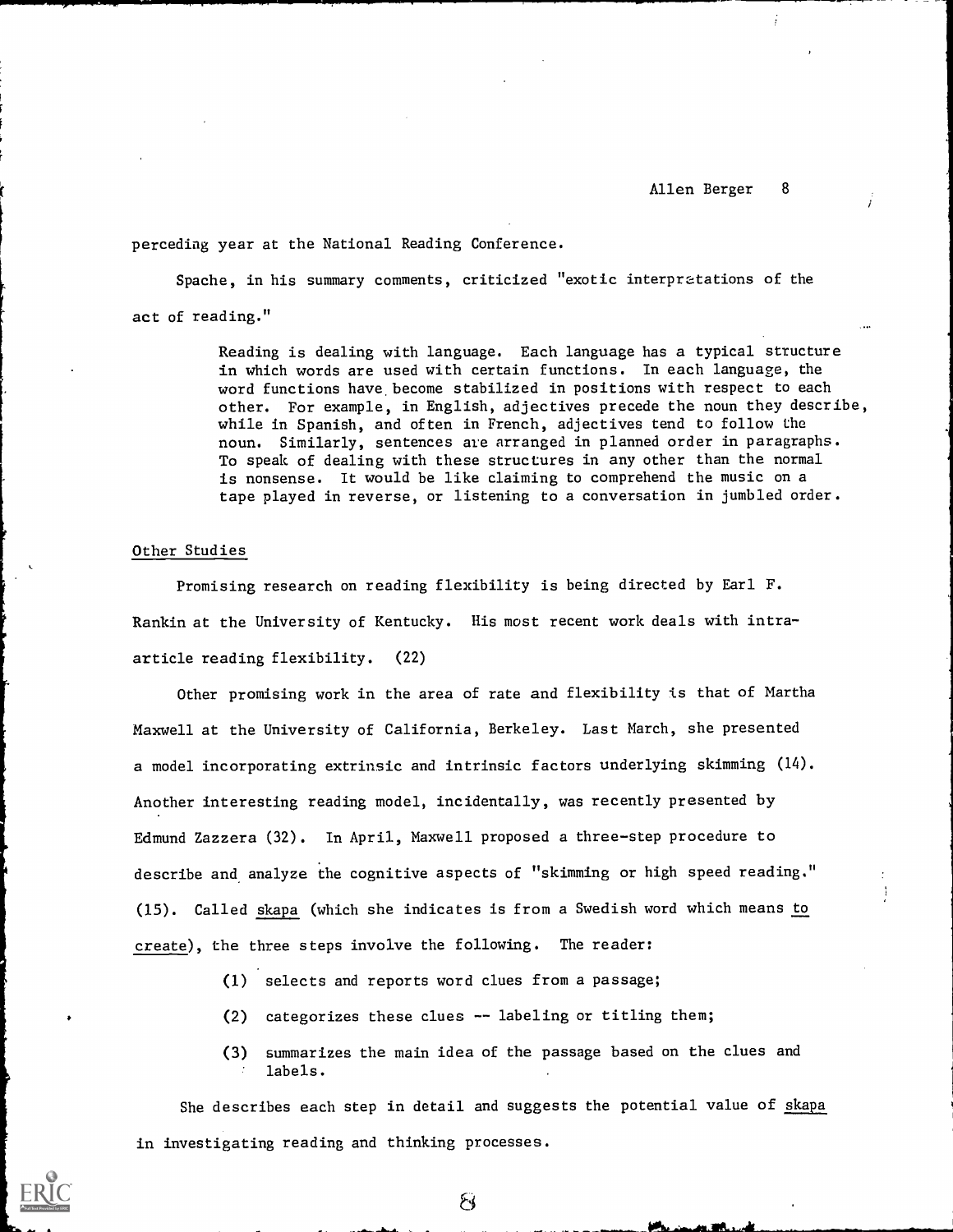Other recent studies of interest include those completed by Bruland (3), Calfee and Jameson  $(4)$ , Donk  $(8)$ , Green  $(9)$ , Harris  $(10)$ , Johnson  $(11)$ , Sticht (29), Tsukerman (30), and Whitman (31). For two sources containing further relevant references, the reader is invited to the revised IRA Annotated Biblio- , graphy on Speed Reading (1970) with more than 150 references, mostly research, and to a comprehensive article, with 98 references, entitled "Speed Reading: Is the Present Emphasis Desirable?" in Nila Banton Smith (Ed.), Current Issues in Reading (Proceedings of the Thirteenth Annual Convertion of the International Reading Association), Vol. 13, Part 2 (1969), 45-70. The paper is one of 17 major papers presented under the direction of Dr. Smtth at the IRA Convention in Boston. Immediately following, the reader will find two shorter papers -by Vearl G. McBride and M. Agnella Gunn, respectively, for and against the topic.

#### National Assessment

The recently completed reading rate survey (23), a part of the National Assessment of Educational Progress, inuplved four age levels (nine-year-olds, 13-year-olds, 17-year-olds and young adults), four regions of the U.S. (Northeast, Southeast, Central, West), with additional information relating to sex, race, parental education, size and type of community. People at each age level read two passages. Space limitations permit only the essence of the findings at each level.

# Reading Rate for 9-Year-Olds: Passage One - "Elmer and the Dragon"

The results of the exercises assessing reading rate indicate the 9-year-olds in the upper quartile (75th percentile) read 160 words per minute, and 9-year-olds in the lower quartile (25th percentile) read 86 words per minute. The median reading rate for 9-year-olds was 117 words per minute. The range of reading rates on this passage was 0 to 570 words per minute. Slightly more than a third of the respondents read less than 100 words per minute, more than half read between 100 and 200 words per minute and very few (less than 5%) read at a rate of 250 words per minute or more. (p. 1)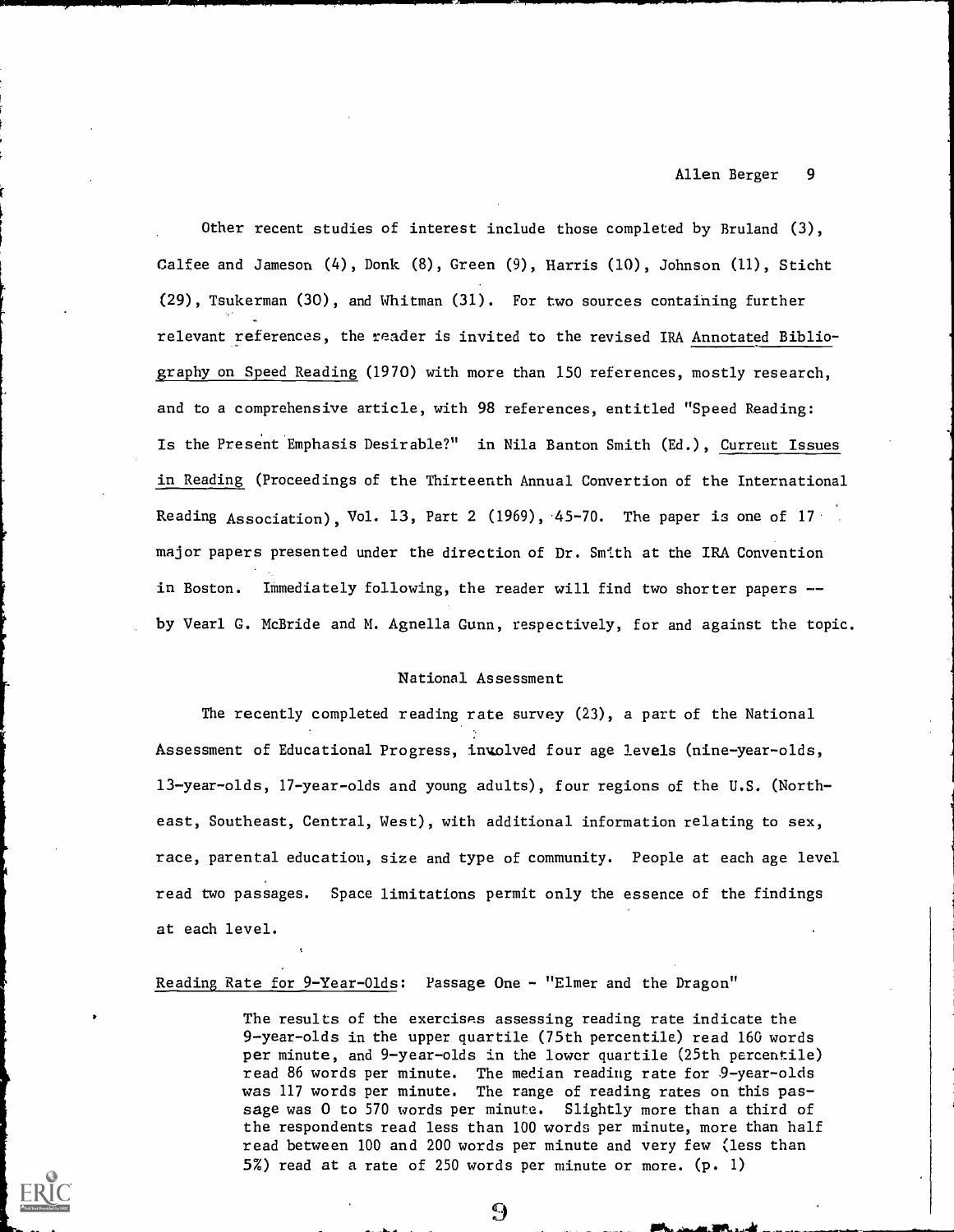Similar results were obtained on  $the$  second passage read by the nineyear-olds.

Reading Rate for  $13$ -Year-Olds: Passage One  $\sim$  "An Expensive Experiment"

The results on the first passage for age 13 show an increase in reading rate over the 9-year-olds. The 13-year-olds in the upper<br>quartile (75th percentile) read 217 words per minute and the 13-<br>year-olds in the lower quartile (25th percentile) read 133 words<br>per minute. The median read

Only about 10% of the students read at less than 100 words per minute, slightly over half read between 100 and 200 words per minute and only about 5% read at a rate of 300 words per minute or greater. The range of reading

Similar results were obtained on the second passage read by the 13-year-

olds.

Reading Rate for 17-Year-Olds and Young Adults: Passage One - "How to Bug a

Mosquito"

Again, the results of the 17-year-olds and the young adults (ages 26-35) show an increase in reading rate over the younger ages (ages 9 and 13). The 17-year-olds in the upper quartile olds in the lower quartile (25th percentile) read 155 words per minute. 'The median reading rate for the 17-year-olds was 193 words per minute.

The results for the young adults are slightly lower than those for age 17. The young adults in the upper quartile  $\zeta$ 75th per-<br>centile) read 232 words per minute and the young adults in the lower quartile (25th percentile) read 145 words per minute. The median reading rate for young adults was 188 words per minnte.

Only about 5% of the 17-year-olds and less than 10% of the young adults read at rates less than 100 words per minute. About 40% of the 17-year-olds and slightly less than 50% of the young adults read between 100 and 200 words per minute. For both 17-year-olds<br>and young adults, about 5% of the respondents read more than 325<br>words per minute. The range of rates ran from 0 to 1039 words<br>per minute for 17-year-olds an for young adults. (p. 104)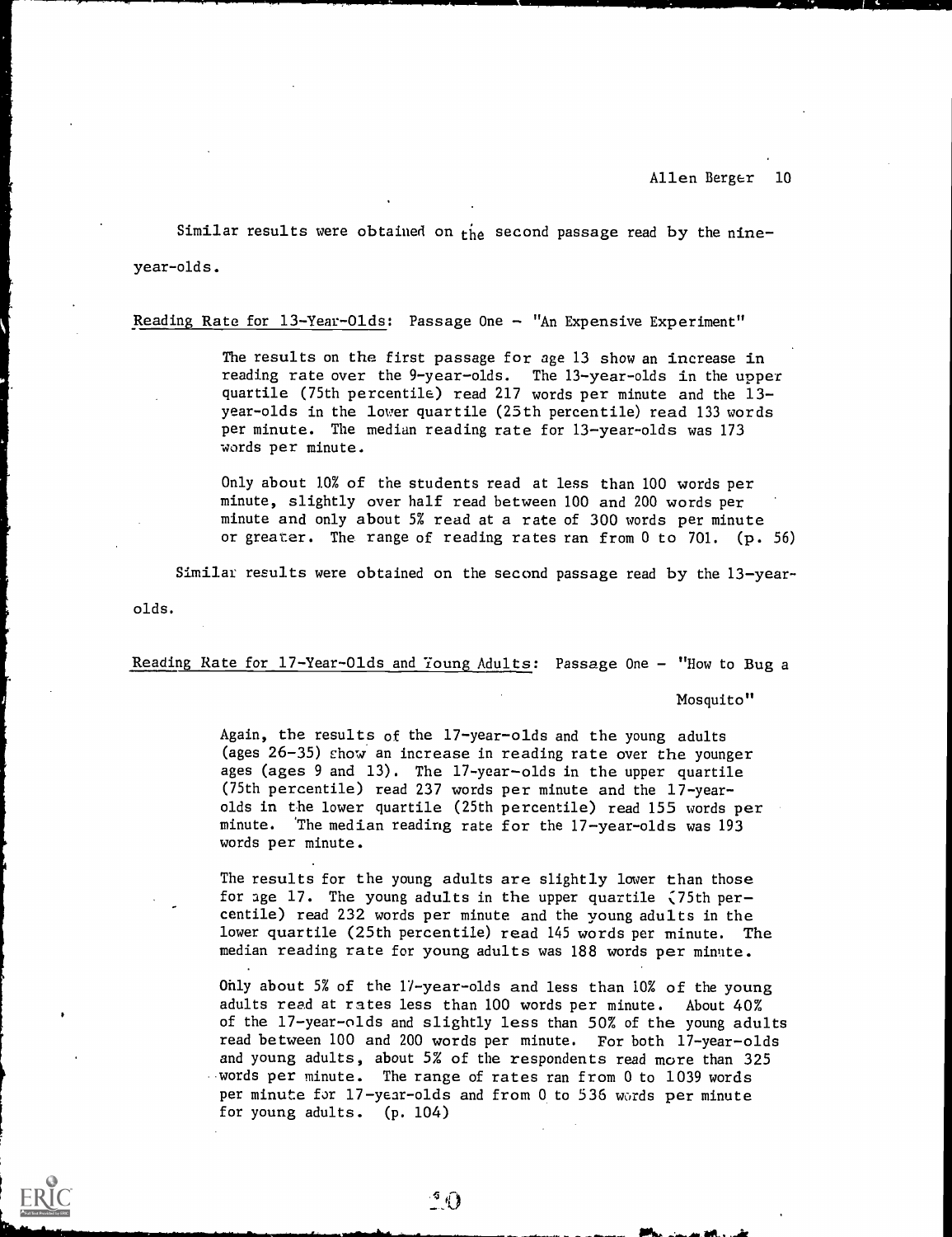Comparable results were obtained on the second passage read by the  $17$ year-olds and young adults. The extremely rapid readers at each level "will be discussed in a later report."

The greatest significance of the 1970-71 reading study, which involved nearly 100,000 participants, "is that it provides the first solid baseline data ever collected on the reading skills....of young Americans.... The next round of tests, to be made in 1975, will permit comparisons over time." (20)

## State of Knowledge

The current state of knowledge about reading rate and flexibility makes is impossible to separate fact from fiction. On the state of knowledge about reading in general, the reader might wish to consult the recently-completed review of 1,855 documents culled from a list of over 15,000 appearing in the literature between 1960 and 1970 (7).

The writers cited earlier have identified relevant areas of needed research relating to rate and flexibility (e.g., definitions, measurement, "visual" reading, language redundancy). They, and other writers, like Coleman and Miller  $(6)$  and Scriven  $(20)$ , have expressed interesting ideas relating to the concept of measurement and other aspects of educational research. Relating to the concept of language redundancy, Smith and Holmes (27) have observed:

> Even the fastest reader is limited to about four fixations a second, which is the rate achieved by fourth graders. What distinguishes the skilled reader from the novice ... is not ... the amount of visual information that he can pack into a single fixation, but the amount of nonvisual information with which he. can leaven the featural input and make it go the furthest.

> > $\frac{1}{2}$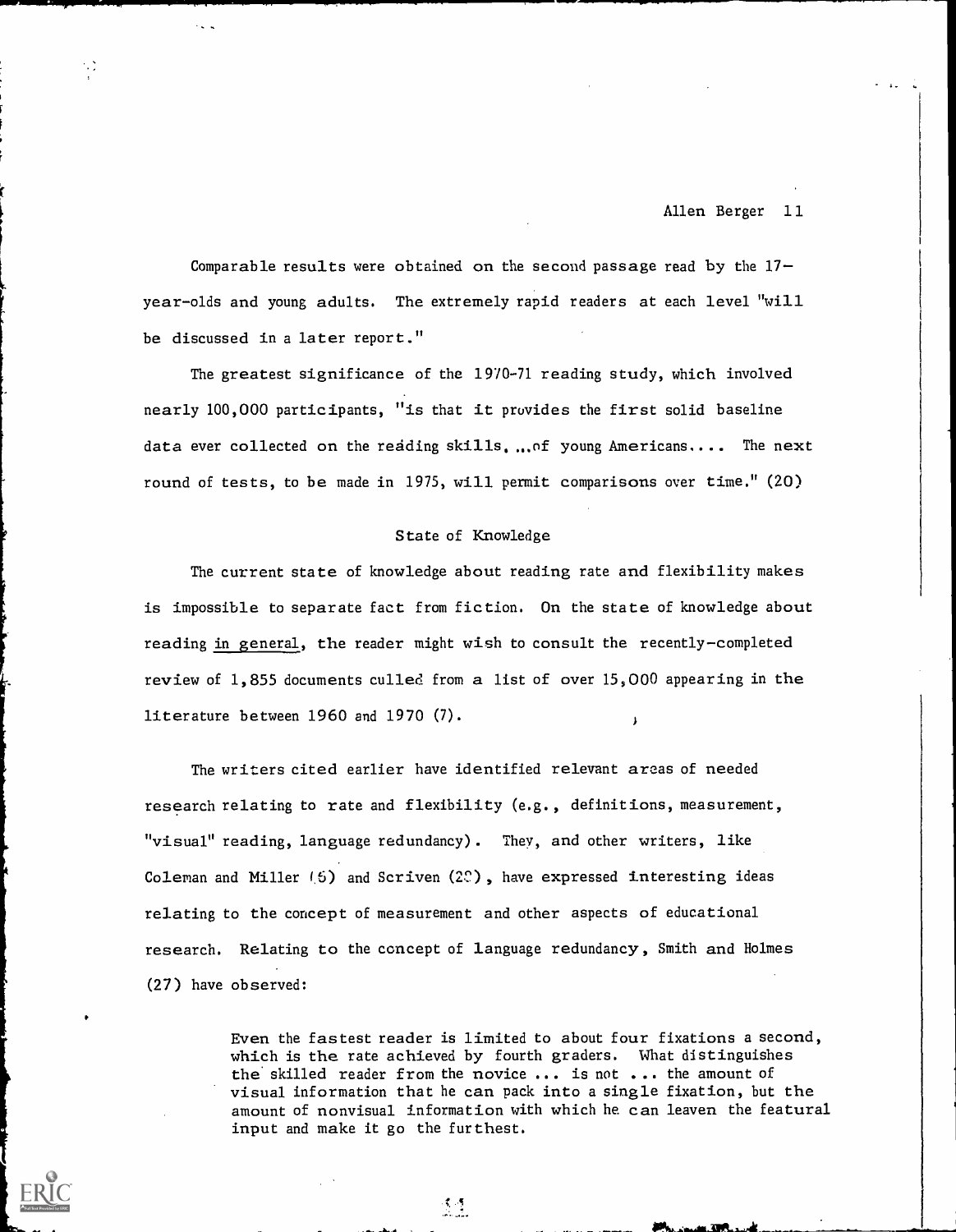They further note:

... the response of the skilled reader to material which is unfamiliar or opaque is precisely that of the tyro with "easy" material - his "span of apprehension" decreases as he is reduced to word identification ... rather than meaning identification. "Tunnel vision" in reading is not so much that the visual system is overloaded as that the visual information cannot be supplemented by redundancy.

They conclude:

Many skilled readers can scan for meaning much faster than 1000 words per minute -- a speed four times faster than the rate at which individual words can be identified. Yet the common "explanation" that the speed reader only reads "one word in four" cannot hold. A simple test will show that a passage in which three words out of four are erased is completely unintelligible. Far more efficient (and feasible) would be a system that instead of identifying one word in four would sample meaning information from most words. (pp. 410-12)

Neisser (19) questions the concept of language redundancy to explain rapid reading. "Such an account of reading for meaning leaves something to be desired," he writes. "It suggests that a reader sees half the words on the page and infers the others.... But rapid reading is no more limited to 1200 or 600 words a minute than to 300." He discusses the similarities "between reading sentences without attending to specific words and recognizing words without attending to specific letters," pointing out differences where rapid reading is concerned.

> The end product of cognitive activity is not a bit of verbal behavior but a deep cognitive structure; not a verbalized name but a continuing silent stream of thought. Reading for meaning seems to be a kind of analysis-by-synthesis, a construction which builds a non-sensory structure.... Reading is externally guided thinking. Perhaps we should not be so surprised that it is so poorly understood; we may not understand it until we understand thought itself.

> In rapid reading, we attain a meaning without identifying individual words. In this respect it bears some resemblance to subception.... [However,] the conditions of subception are diametically opposed to those which facilitate rapid reading. Brief, dim exposures lead to subception because they interfere with accurate identification, but they do not lead to rapid reading. In reading for meaning, we continuously take account of new constellations of words to construct novel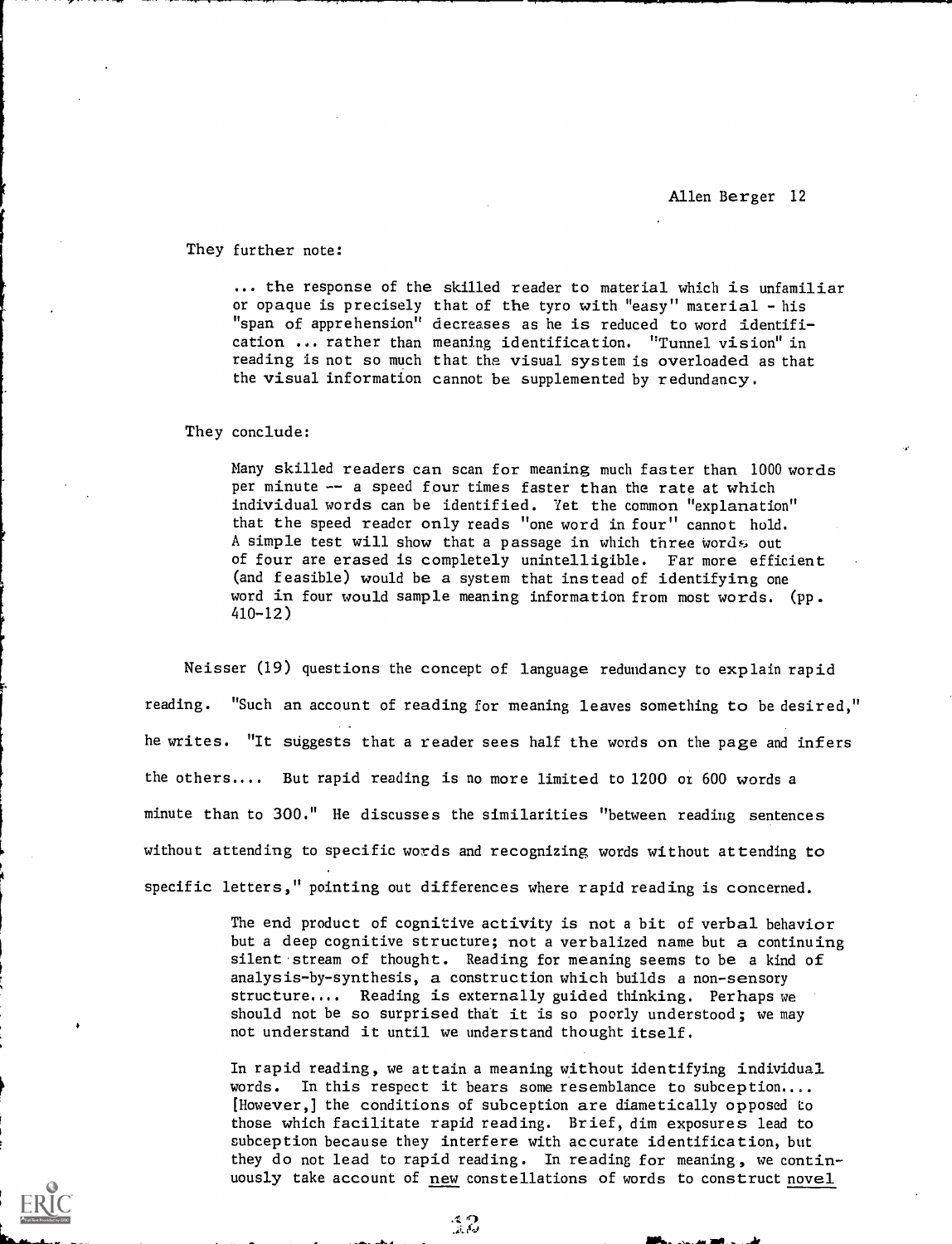thought processes. In subception, on the other hand, a familiar but indistinct constellation of letters leads to the verbal representation of an entirely familiar word.... Finally, the results of the subception experiments can easily be explained without leaving the framework of visual synthesis and verbal memory, while the existence of rapid reading apparently cannot be understood within this frame of reference at all.

Until some understanding of reading for meaning is achieved, we will remain embarrassingly ignorant about questions that appear superficially easy. How fast is it possible to read? However dubious we may be about the extravagant claims of reading-improvement courses, we cannot refute them. Indeed, we cannot even define "reading" (as distinguished from "skipping," for example), let alone set a maximum to its speed.... For the present, rapid reading represents an achieve ment as impossible in theory as it is commonplace in practice. (pp. 135-37)

In searching for greater knowledge about reading rate and flexibility, it might be good to pause a moment on one sentence in The Chosen. Toward the very end of the novel, Danny's father, a great scholar who had led a community of Hasidic Jews to New York City, is speaking to Danny's friend, Reuven Malter. He speaks to Reuven's father, a teacher and writer:

> In your father's writings I looked at his soul, not his mind. (p. 267)

That sentence opens up a whole new realm for imaginative exploration.

Post Script: During the interval between my arrival in Buenos Aires and the commencement of the IV World Congress on Reading, I had the good fortune, while browsing in book stores, to find a number of books dealing with reading which, I think, are largely unknown to the English-speaking world. Four of the books are quite extraordinary and useful to those interested in reading rate and flexibility. One is title La Ensenanza de la Lectura por el Metodo Global; it first appeared in 1939 in Belgium under the title La Psychologie de la Lecture; at the time of writing this scholarly work, which contains 389 research

 $\mathcal{L}$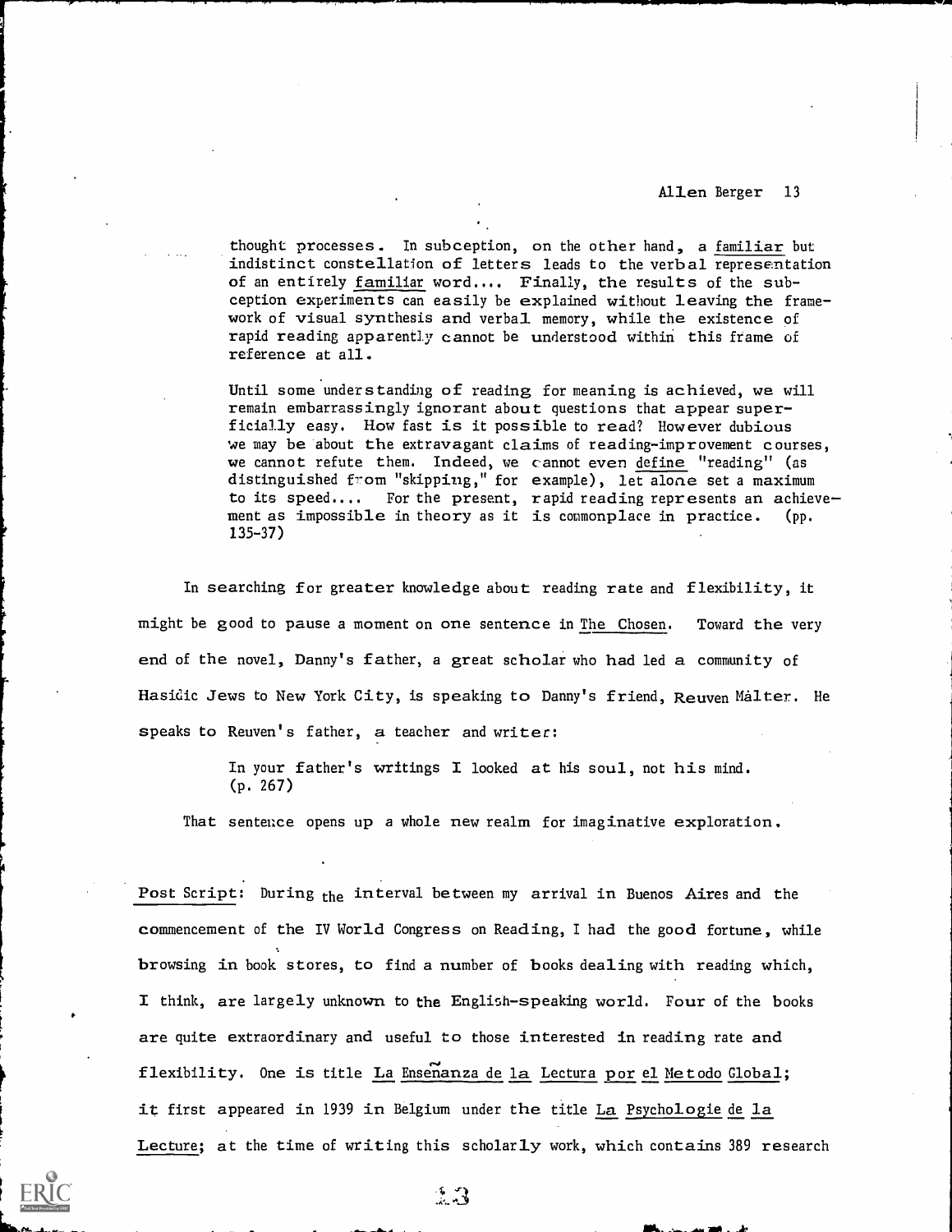references from all parts of the world, J.E. Segers was a clinical psychologist at the Free University of Brussels. (The third Spanish edition was published in 1958 by Editorial Kapelusz, Moreno 372, Buenos Aires.)

While Segers' 298-page book provides important information relating to the reading process, the three other books focus more directly on "speed reading." One is Leer Mejor y Mas Rápido by Wolfgang Zielke; it first appeared in Germany and was published about five years ago in Spain. Also published is Spain is Lectura Rapida by Antonio Blay Fontcuberta; his book attends to perception, comprehension, and application of techniques and includes some useful references (in particular one to Francois Richaudeau). The remaining book deals with visual and auditory perception and includes a fascinating historical array of relevant references (including St. Augustine's amazement at witnessing someone reading silently as is described in his Confessions). Entitled  $Que$  es la Llamada 'Lectura Veloz'? (What is the So-Called 'Speed Reading'?) , the book was written by Jorge A. Bisbini in collaboration with Enrique F. Savransky. Among other things the authors discuss the threshold of visual acuity, or sharpness, as related to recognition span in rapid reading. They distinguish between relative and absolute visual "sharpness," the former being susceptible to improvement mainly through educational factors (the reader's agility in word recognition, context clues, etc.) and the latter mainly through physiological and environmental factors (vision, binocular convergence, illumination, etc.) . They write:

> ...every general increase in the absolute sharpness with which an ind<sup>t</sup> vidual perceives a definite text implies a reduction of the thres-<br>hold of relative sharpness in reading. In fact, such a general increase includes the growing of maximum sharpness of the visual field, while<br>the minimum absolute sharpness remains unchanged. Consequently, this the minimum absolute sharpness remains unchanged. minimum value becomes a lower percent of that maximum sharpness, which is the same as to say that the threshold has been reduced. (p. 201 )

The 246-page book was published in 1971 by Enriques Pantos (Corrientes 1515, piso 4, "D," Buenos Aires, Argentina).

 $4\Lambda$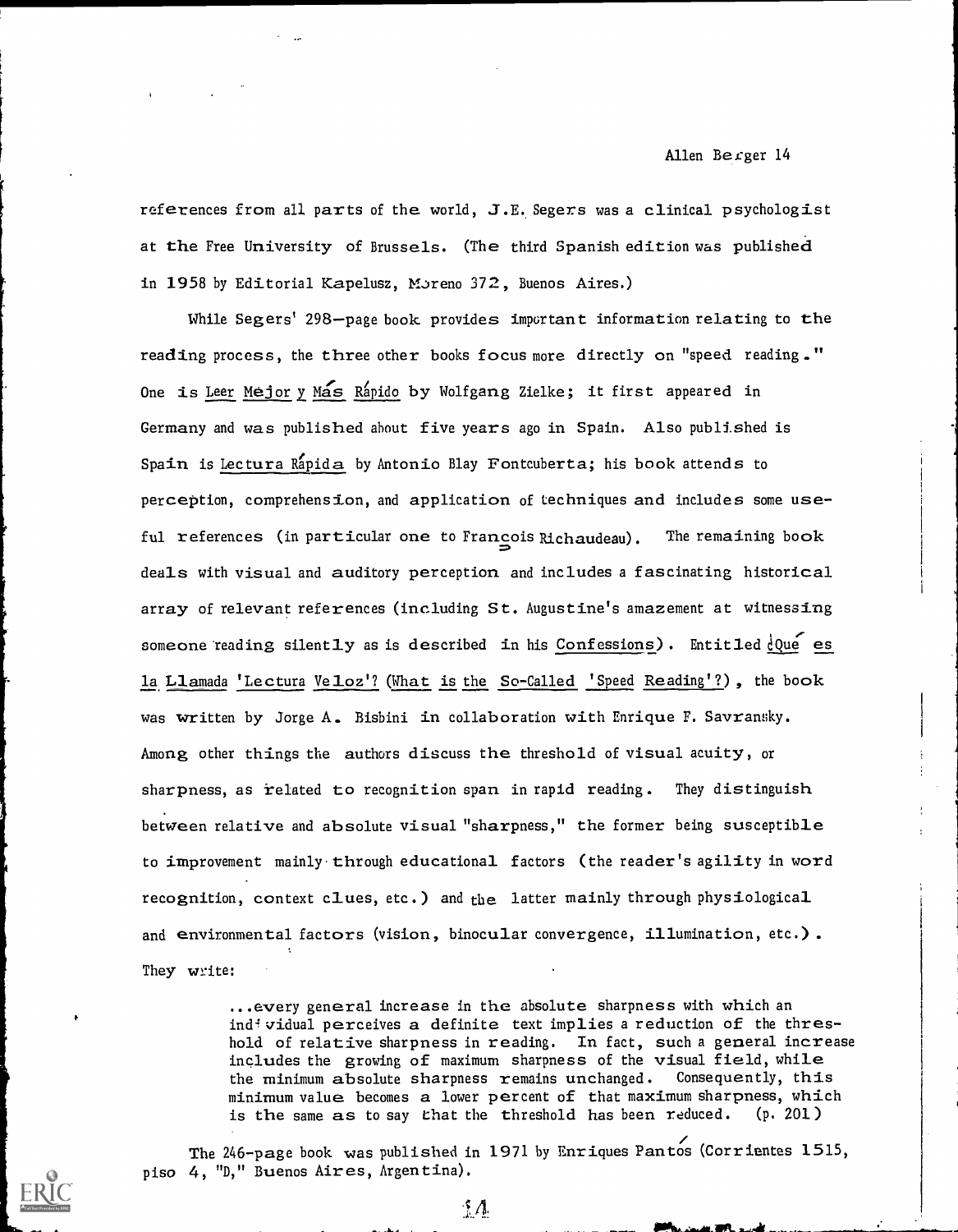#### **REFERENCES**

- 1. Balzac, Honoré de. Louis Lambert. Paris: Le Livre de Poche, 1968.
- 2. Bowers, Frederick and Phil L. Nacke. "Cloze, Transformational Theory and Redundancy," Journal of Reading Behavior, 4 (Winter, 1971-72), 20-23.
- 3. Bruland, Richard Anthony. Listening and Listening-Reading at Two Rates of Presentation by Fifth Grade Pupils. Unpublished Doctoral dissertation, Syracuse University, 1970.
- 4. Calfee, Robert C. and Penny Jameson. Visual Search and Reading. (A project sponsored by the U.S. Office of Education). Madison: University of Wisconsin (1971), 16pp. (ERIC: ED 050 924)
- 5. Carver, Ronald P. "Comparisons Among Normal Readers, Speed Readers and Clairvoyant Readers," in College Readers: Problems and Programs for Junior and Senior Colleges (A Book of Readings), Frank P. Greene (Ed.). Boone, North Carolina: National reading Conference, 1972, in press.
- 6. Coleman, E.B. and G.R. Miller. "A Measure of Information Gained During Prose Learning," Reading Research Quarterly, 3 (1 968), 369-386.
- 7. Corder, Reginald. The Information Base for Reading: A Critical Review of the Information Base for Current Assumptions Regarding the Status of Instruction and Achievement in Reading in the United States. (A project sponsored by the U.S. Office of Education) Berkeley, California: Educational Testing Service (1971), 392 pp. (ERIC: ED 054 922)
- 8. Donk, Leonard J. et al. "The Comparison of Three Suggestion Techniques for<br>Increasing Reading Efficiency Utilizing a Counter-balanced Research Paradigm,"<br>The International Journal of Clinical and Experimental Hypnosis,
- 9. Green, Richard T. Evaluation of Materials Designed to Improve the Balance in Reading between Comprehension and Rate. Unpublished Doctoral dissertation, Boston University, 1971.
- 10. Harris, Theodore L., Thomas C. Barrett and Wayne Otto. Transfer Effects of Training Intermediate Grade Pupils to Adjust Reading Speed to Reading Purpose. (An Extension of The Experimental Development of Variability in Rate of<br>Reading in the Intermediate Grades, a project sponsored by the U.S. Office<br>of Education). Madison: University of Wisconsin (1966), 84 pp. (ERIC ED 013 715)
- 11. Johnson, Janet Mae. The Effects of Compressed Speech on the Reading Rate, Comprehension Level, and Attitudes of Fourth-Grade Students. Unpublished Doctoral dissertation, University of Colorado, 1971.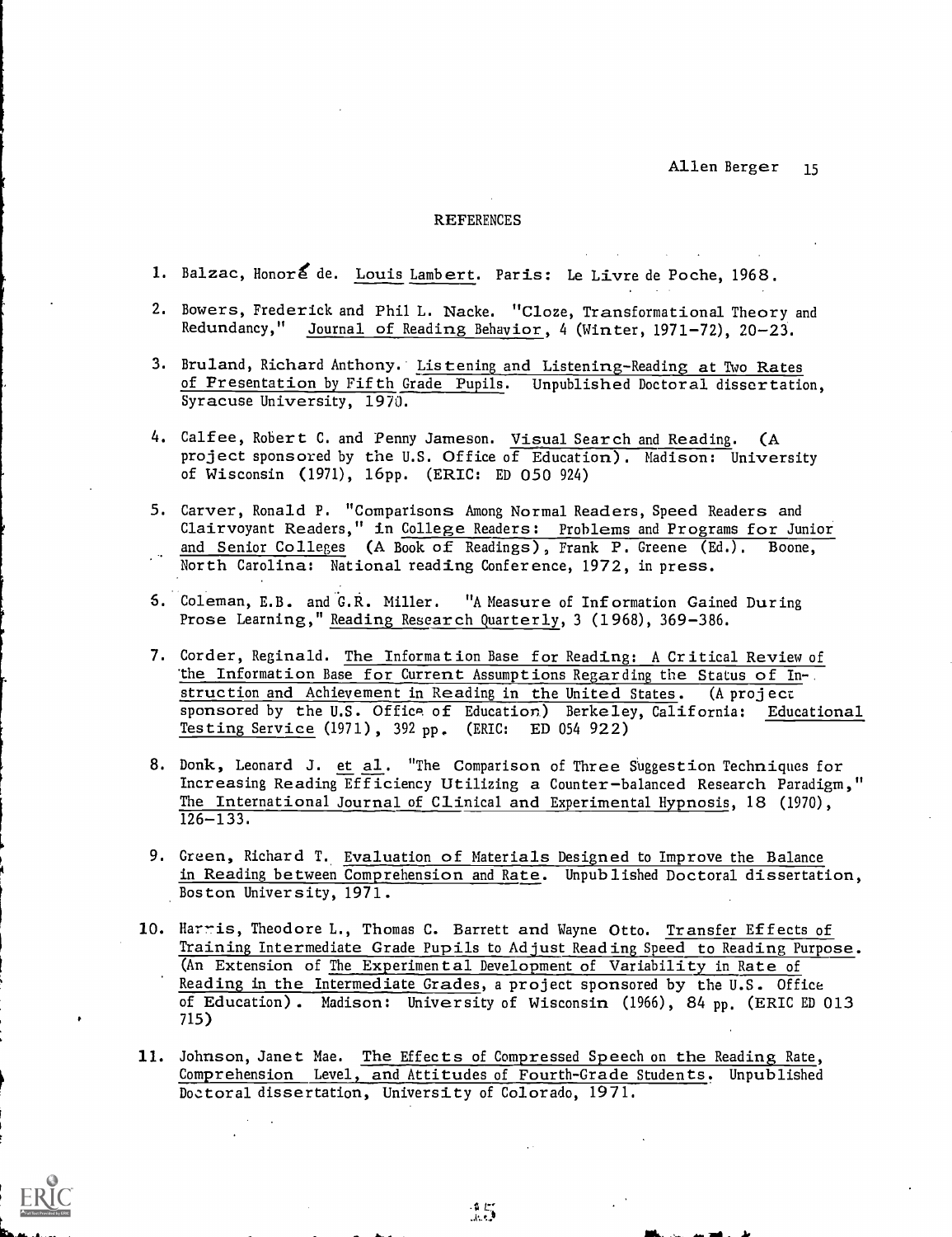- 12. Kump, Peter C. "Speeded Reading for the 70's," in College Readers: Problems and Programs for Junior and Senior Colleges (A Book of Readings) , Frank P. Greene (Ed.). Boone, North Carolina: National Reading Conference, 1972, in press.
- 13. Liddle, William. An Initial Investigation of the Wood Reading Dynamics Method. Unpublished Doctoral dissertation, University of Delaware, 1965.
- 14. Maxwell, Martha J. "The Conceptual Component of Speed Reading A Theoretical Approach." Paper Presented at the Fifth Annual Western College Reading Association Conference, Reno, Nevada, 1972.
- 15. Maxwell, Martha J. "Cognitive Aspects of Skimming: Evidence and Implications." Paper Presented at the Seventeenth Annual Convention of the International Reading Association, Detroit, Michigan, 1972.
- 16. McBride, Vearl G. "Multi-Language Rapid Reading,'' in College Readers: Problems and Programs for Junior and Senior Colleges (A Book c. Readings), Frank P. Greene (ed.) . Boone, North Carolina: National Reading Conference, 1972, in press.
- 17. Nacke, Phil L. "Issues in the Speed Reading Controversy," in College Readers: Problems and Programs for Junior and Senior Colleges (A Book of Readings), Frank P. Greene (Ed.). Boone, North Carolina: National Reading Conference, 1972, in press.
- 18. Macke, Phil L. "Assessment of Flexible Efficient Reading,'' in Reading: The Right to Participate (Twentieth Yearbook of the National Reading Conference), Frank P. Greene (Ed.). Milwaukee, Wisconsin: National Reading Conference (1971) 256-165. (Available From L.L. Van Gilder, National Reading Conference, Appalachian State University, Boone, North Carolina 28607.)
- 19. Neisser, Ulric. Cognitive Psychology. New York: Appleton-Century-Crofts, 1967.
- 20. "Newsnotes National Reading Assessment," Phi Delta Kappan, 53 (June 1972), 67 2.
- 21. Potok, Chaim. The Chosen. New York: Simon and Schuster, 1967.
- 22. Rankin, Earl F. and Tom J. Kehle. "A Comparison of the Reading Performance of College Students with Conventional versus Negative Internal (Intra-Article) Reading Flexibility," in Twenty-First Yearbook of the National Reading Conference: Frank P. Greene (Ed.). Boone, North Carolina: National Reading Conference, 1972, in press.
- 23. Reading Rate and Comprehension Highlights (with statistical data). National Assessment of Educational Progress: A Project of the Education Commission of the States (300 Lincoln Tower, 1860 Lincoln Street, Denver, Colorado 80203), 184 pp.